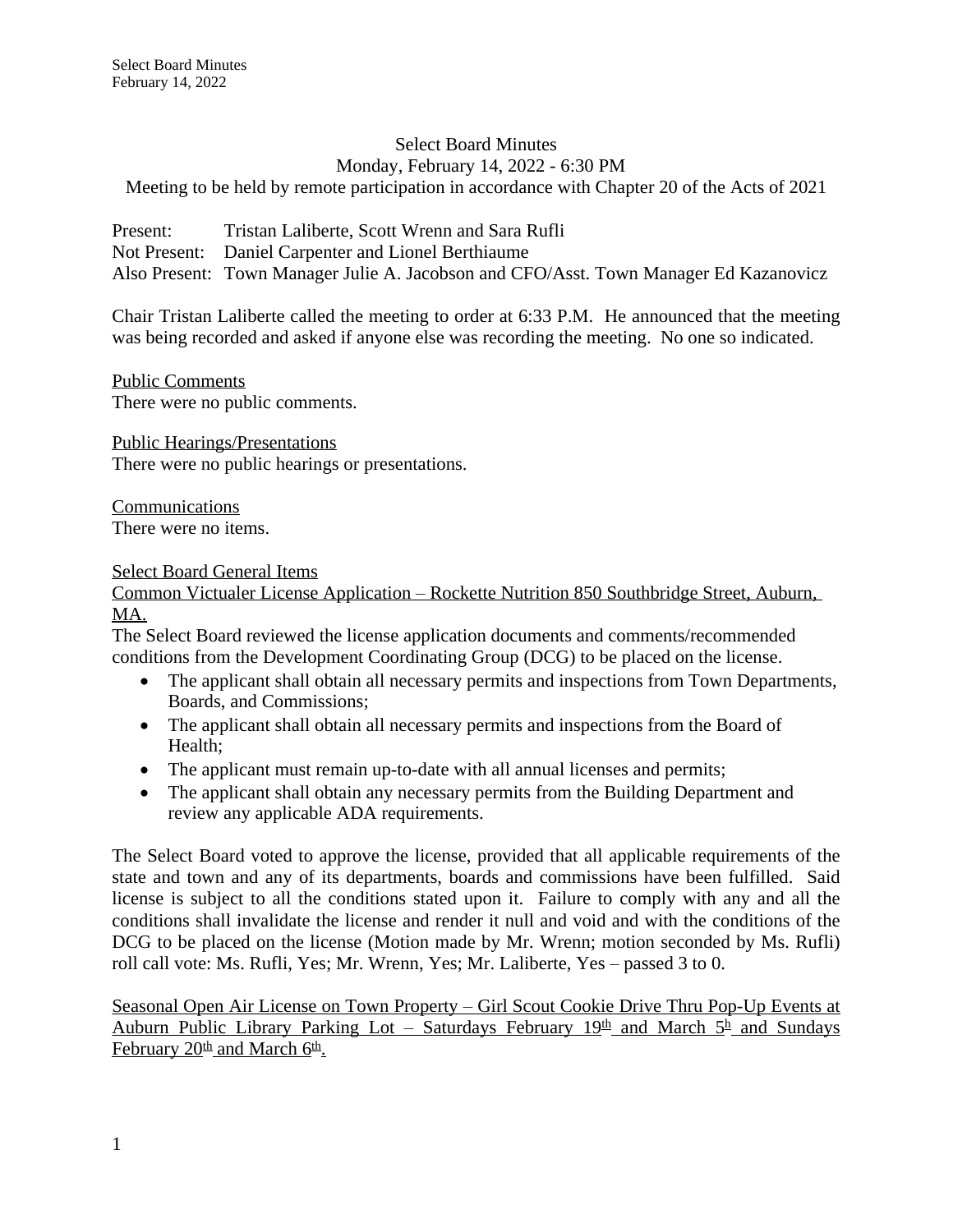Kristina Ashold was participating remotely and she gave background about the event this year. She said that there were no changes from the prior years of the Drive Thru Pop-Up Events at the Library.

Library Director Jean Collins described some of the plans for the event.

The Board reviewed the application documents, approval from the Library Director to use the library parking lot, and recommendations from the DCG for the license.

- The applicant shall obtain all necessary permits and inspections from Town Departments, Boards, Commissions, most notably the Board of Health;
- The applicant shall submit a certificate of liability insurance;
- Confer with Police Department to see if a traffic detail is necessary;
- Follow Board of Health recommendations for storage of the product.

The Select Board voted to approve the license, provided that all applicable requirements of the state and town and any of its departments, boards and commissions have been fulfilled. Said license is subject to all the conditions stated upon it. Failure to comply with any and all the conditions shall invalidate the license and render it null and void and with the conditions of the DCG to be placed on the license (Motion made by Mr. Wrenn; motion seconded by Ms. Rufli) roll call vote: Ms. Rufli, Yes; Mr. Wrenn, Yes; Mr. Laliberte, Yes – passed 3 to 0.

The Select Board voted to approve the request to waive the license fee (Motion made by Ms. Rufli; motion seconded by Mr. Wrenn) roll call vote: Ms. Rufli, Yes; Mr. Wrenn, Yes; Mr. Laliberte, Yes – passed 3 to 0.

### Vote to Open the May 3, 2022 Annual Town Meeting Warrant

The Select Board voted to open the warrant for the May 3, 2022 Annual Town Meeting Warrant (Motion made by Mr. Wrenn; motion seconded by Ms. Rufli) roll call vote: Ms. Rufli, Yes; Mr. Wrenn, Yes; Mr. Laliberte, Yes – passed 3 to 0.

## Vote to Close the May 3, 2022 Annual Town Meeting Warrant on Monday, March 7, 2022 at 7:00 PM.

The Select Board voted to close the May 3, 2022 Annual Town Meeting Warrant on Monday March 7, 2022 at 7:00 P.M. (Motion made by Ms. Rufli; motion seconded by Mr. Wrenn) roll call vote: Ms. Rufli, Yes; Mr. Wrenn, Yes; Mr. Laliberte, Yes – passed 3 to 0.

# Gift Acceptances in Accordance with MGL Chapter 44, Section 53A

The Select Board voted to approve with gratitude a gift acceptance from the Firefighters Association in the amount of \$50.00 to the Fire/Rescue Department for the Fire Department Gift Account (Motion made by Mr. Wrenn; motion seconded by Ms. Rufli) roll call vote: Ms. Rufli, Yes; Mr. Wrenn, Yes; Mr. Laliberte, Yes – passed 3 to 0.

The Board voted to approve with gratitude the following gift acceptances totaling \$172.00 to the Department of Development & Inspectional Services Animal Control as donations to the Kathleen Sabina Animal Compound in honor of Betty White: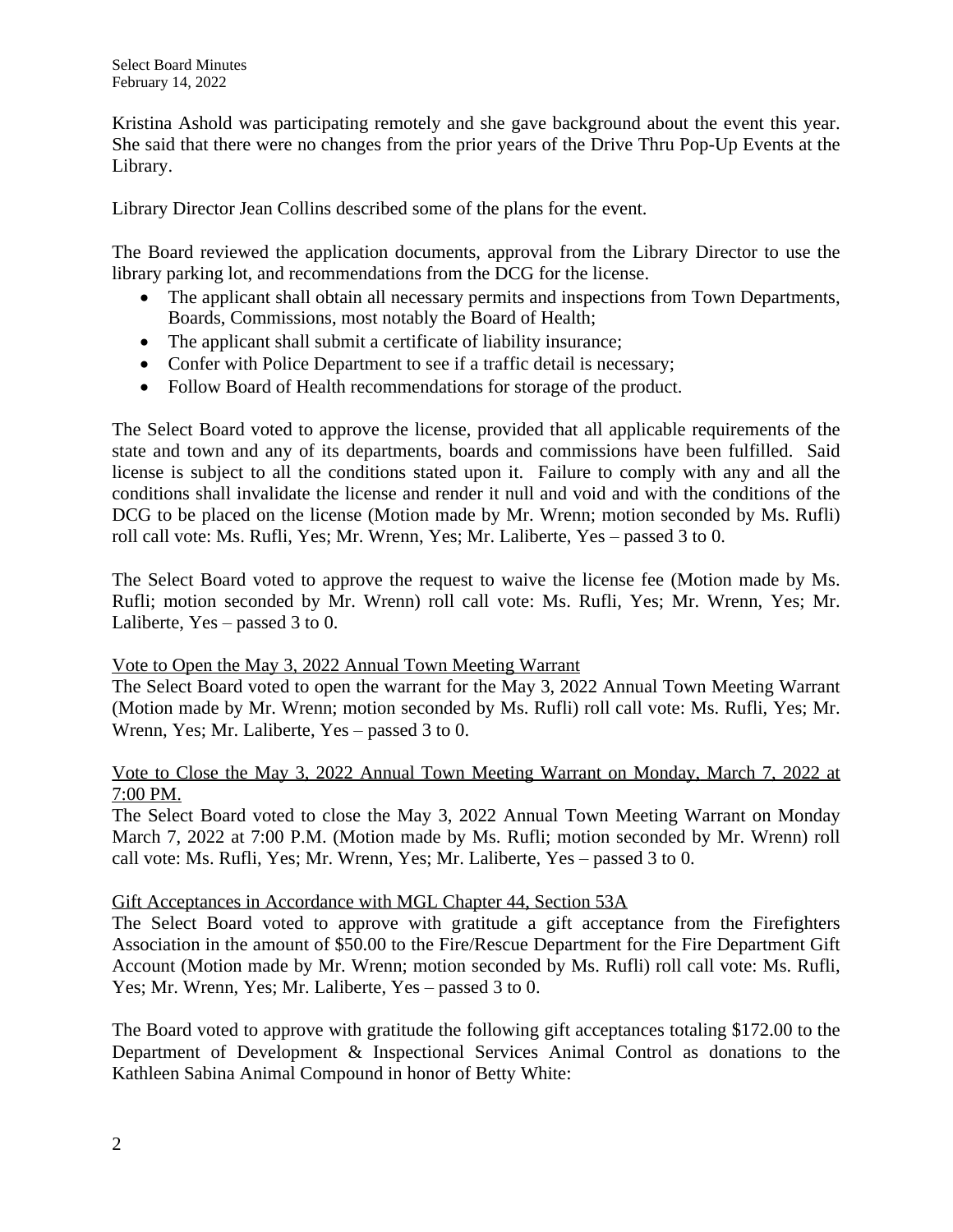- From Kathleen Sabina of Auburn \$ 50.00
- From Betty Ann Carpenter 5.00
- From Robert & Debra Roy of Auburn \$117.00

(Motion made by Ms. Rufli; motion seconded by Mr. Wrenn) roll call vote: Ms. Rufli, Yes; Mr. Wrenn, Yes; Mr. Laliberte, Yes – passed 3 to 0.

### Proclamations and Recognitions

Request from Assistant Scoutmaster of Troop 53 for Eagle Scout Proclamation for Ceremony on March 27<sup>th</sup>.

The Select Board reviewed the letter from the Assistant Scoutmaster of Troop 53 requesting recognition for Scout Harrison Ganong, who will be presented his Eagle Scout rank on March 27, 2022.

The Select Board voted to approve the proclamation for Harrison Ganong in recognition of his achievement (Motion made by Mr. Wrenn; motion seconded by Ms. Rufli) roll call vote: Ms. Rufli, Yes; Mr. Wrenn, Yes; Mr. Laliberte, Yes – passed 3 to 0.

### Town Manager Items

Vote to authorize the Town Manager to accept and expend a grant of up to \$30,000 from the State's Hazard Mitigation Grant Program (HMGP) to update the Town's Hazard Mitigation Plan. Town Manager Jacobson described the grant for the hazard mitigation plan that needs to be updated every five years. The State has advised that the Town should apply now as it takes a while to prepare the plan.

The Select Board voted to authorize the Town Manager to accept and expend a grant of up to \$30,000.00 from the State's Hazard Mitigation Grant Program (HMGP) to update the Town's Hazard Mitigation Plan (Motion made by Mr. Wrenn; motion seconded by Ms. Rufli) roll call vote: Ms. Rufli, Yes; Mr. Wrenn, Yes; Mr. Laliberte, Yes – passed 3 to 0.

## Notice on Retirement of Police Chief Andrew Sluckis and appointment of Lieutenant Todd Lemon to Provisional Chief of Police.

The Town Manager spoke about the notice from long-time Police Chief Andrew Sluckis on his retirement. She advised the Board that she has appointed Lt. Todd Lemon as the Provisional Police Chief until an assessment center can be conducted under the Civil Service. Then the Select Board will need to confirm the appointment of the permanent Police Chief.

Select Board members thanked Chief Sluckis for his many years of service to the Town of Auburn.

### Veteran's Agent Update.

The Town Manager gave an update on the Veterans Services Officer position that was made vacant by the recent passing of Lincoln Barber.

Tabled Items There were no items.